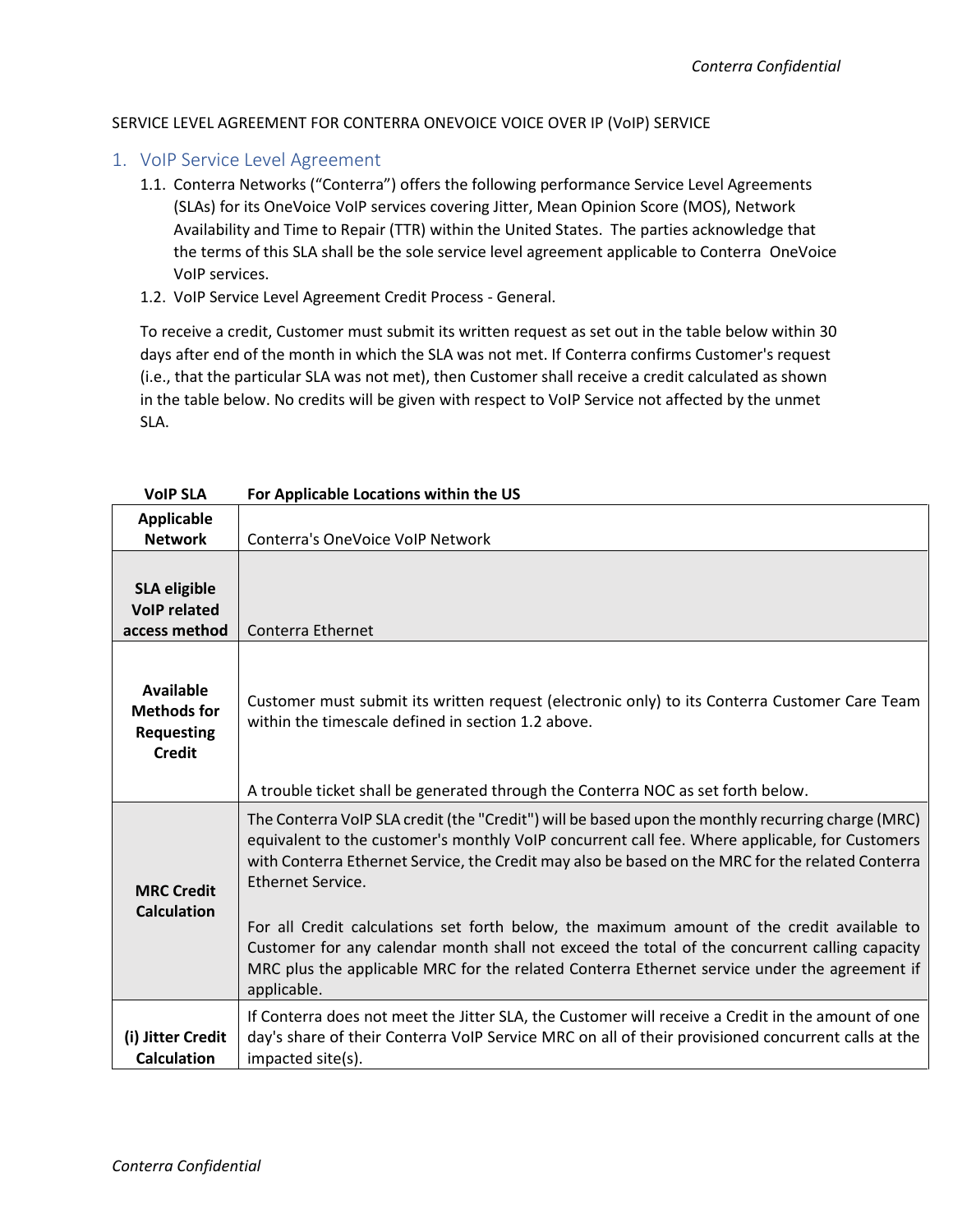| (ii) MOS Credit<br><b>Calculation</b>                                          | If Conterra does not meet the MOS SLA, the Customer will receive a Credit in the amount of one<br>day's share of their Conterra VoIP Service MRC on all their provisioned concurrent calls at the<br>impacted site(s).                                                                                                                                                                                                                                                                                                                                                                                                                                                                                                                                                                                                                                                                                 |
|--------------------------------------------------------------------------------|--------------------------------------------------------------------------------------------------------------------------------------------------------------------------------------------------------------------------------------------------------------------------------------------------------------------------------------------------------------------------------------------------------------------------------------------------------------------------------------------------------------------------------------------------------------------------------------------------------------------------------------------------------------------------------------------------------------------------------------------------------------------------------------------------------------------------------------------------------------------------------------------------------|
| (iii) Network<br><b>Availability</b><br><b>Credit</b><br><b>Calculation</b>    | If Conterra does not meet the VoIP Network Availability SLA due to an issue with the Conterra<br>Network and it is confirmed by Conterra as an issue solely related to VoIP and not Conterra<br>Ethernet, the customer will receive a Credit in the amount of one day's share of their applicable<br>Conterra VoIP Service MRC on all their provisioned concurrent calls at the impacted site(s).<br>If the Customer is using Enterprise concurrent calls, the VoIP Network Availability SLA Credit will<br>be calculated as a percentage (%) of their total Enterprise Concurrent calls based on telephone<br>numbers provisioned at this site. The credit will be applied to each Conterra site affected and is<br>based on the total downtime the customer experienced during the relevant month.                                                                                                   |
| (iv) TTR Credit<br><b>Calculation</b>                                          | If Conterra does not meet the TTR SLA due to an issue with the Conterra VoIP network and it is<br>confirmed by Conterra as being an issue solely related to VoIP and not Conterra Ethernet, then<br>Customer will receive a Credit in the amount of one day's share of their applicable Conterra VoIP<br>Service MRC on all their provisioned concurrent calls at the impacted site(s). If the Customer is<br>using Enterprise concurrent calls, the Conterra VoIP Service Credit will be calculated as a<br>percentage (%) of their total Enterprise Concurrent calls based on telephone numbers<br>provisioned at the site. The Credit will be applied to each affected Conterra VoIP site. The<br>Customer may receive multiple SLA credits in a given month.<br>The credit will be applied to each affected Conterra VoIP site. The Customer may receive<br>multiple SLA credits in a given month. |
| <b>Basis for SLA</b><br>claim for Jitter<br>and MOS                            | Conterra will use public backbone statistics to verify whether the MOS SLA and the Jitter SLA<br>standard were met and will post monthly results to its website. If Conterra confirms Customer's<br>request for Credit, then Customer may submit a claim for such credit. A trouble ticket is<br>required.                                                                                                                                                                                                                                                                                                                                                                                                                                                                                                                                                                                             |
| <b>Basis for SLA</b><br>claim for<br><b>Network</b><br>Availability<br>and TTR | Customer must open a trouble ticket with Conterra while it is experiencing a VoIP Service<br>problem. The calculation of unavailable time is based on trouble ticket times. The unavailable<br>time starts when Customer opens a trouble ticket with Conterra and releases the VoIP Service<br>for immediate testing. The unavailable time stops when the Applicable Network or access circuit<br>trouble has been resolved and the VoIP Service is again available to Customer.<br>If the Customer has multiple locations affected by an outage, the Customer may submit one<br>ticket to address the multiple locations; however, the affected individual locations must be<br>identified on the ticket.                                                                                                                                                                                             |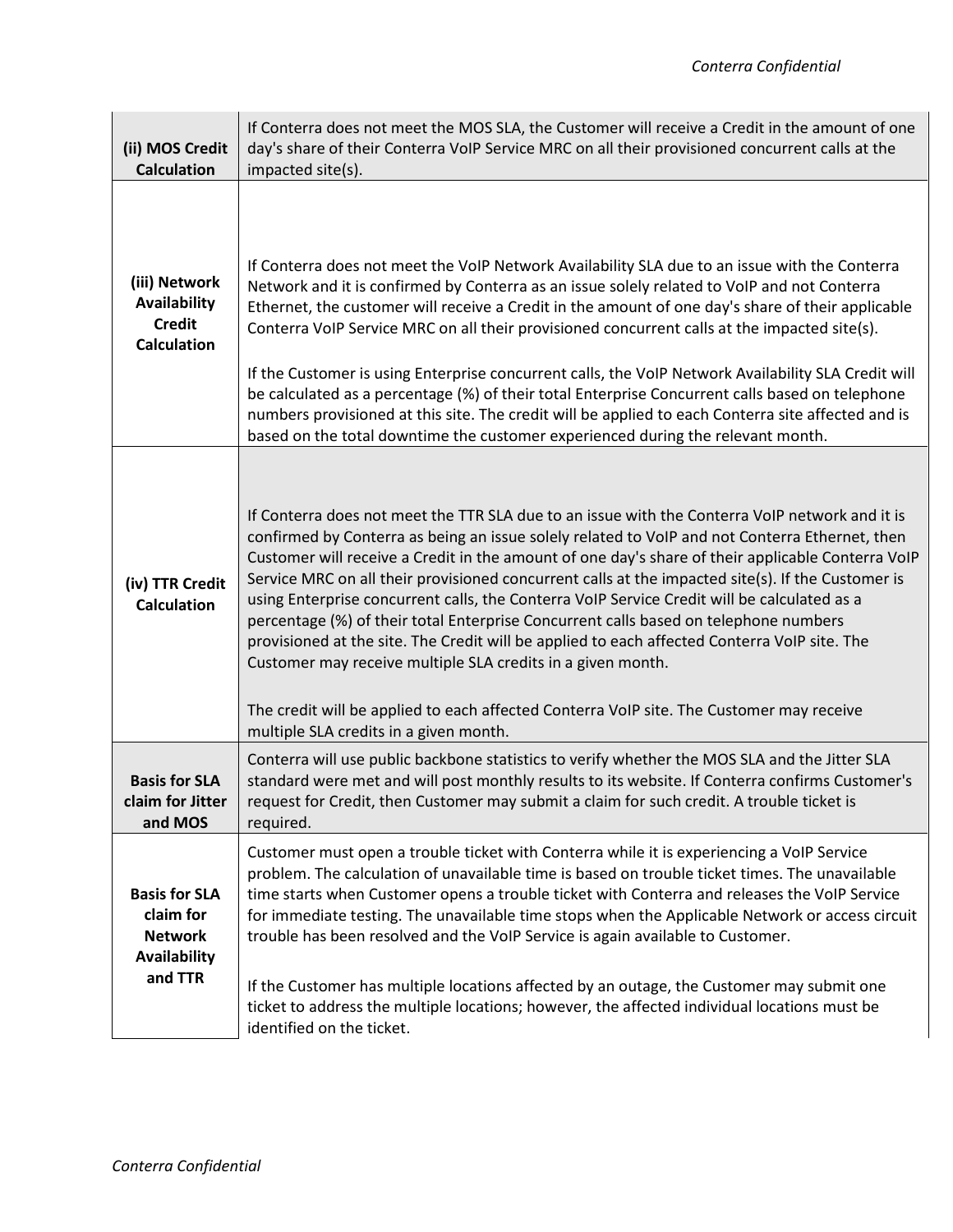#### Jitter SLA.

Also known as delay variation, jitter is defined as the variation or difference in the end-to-end delay between received packets of an IP or packet stream. The VoIP Jitter SLA provides that Conterra's monthly jitter performance within the Applicable Network will not exceed 2.0 millisecond. Performance is measured by periodically collecting data across the Applicable Network, from which a monthly average is derived. Jitter performance statistics are available for review upon request from the Conterra Customer Care team.

## Mean Opinion Score (MOS) SLA.

MOS is a measure (score) of the audio fidelity, or clarity, of a voice call. It is a statistical measurement that predicts how the average user would perceive the clarity of each call. The VoIP MOS SLA provides that the Applicable Network performance will not drop below 4.0 where MOS is calculated using the standards-based E-model (ITU-T G.107). Performance is measured by periodically collecting data across the Applicable Network, from which a monthly average is derived. MOS performance statistics are available for review upon request from the Conterra Customer Care team.

## VoIP Network Availability SLA.

The VoIP Network Availability SLA provides that Applicable Network will be available at least 99.99 percent of the time as measured on a monthly basis by trouble ticket time. The Applicable Network is considered not available for the number of minutes that a trouble ticket shows the Applicable Network was not available to Customer. The network availability SLA is not applicable to sites that do not use Conterra Ethernet service. Customer is responsible for tracking the time via trouble tickets that any portion of the VoIP Service is unavailable due to Applicable Network unavailability.

## Time to Repair SLA.

The VoIP Time to Repair (TTR) SLA provides that priority one (PTY 1) tickets will be resolved within 4 hours or less within the United States. PTY 1 Tickets are categorized as a "hard outage" where there is complete loss of VoIP Service or severe service degradation that results in Customer's inability to receive any inbound calls and/or complete any outbound calls from a given location using Conterra VoIP. "Time to Repair" is defined as time taken to restore VoIP Service during a Hard Outage based on trouble ticket time. The TTR SLA is not applicable to sites that do not use Conterra Ethernet.

# Exclusions and Limitations to SLA Applicability.

#### General Exclusions.

The following exclusions apply to all VoIP Service SLAs:

- Force Majeure Events; and
- Conterra network maintenance.

For SLA purposes, "Force Majeure Events" are any events beyond Conterra's reasonable control, including an Act of God, war, riot, fire, pandemic, explosion, accident, flood, sabotage, inability to obtain